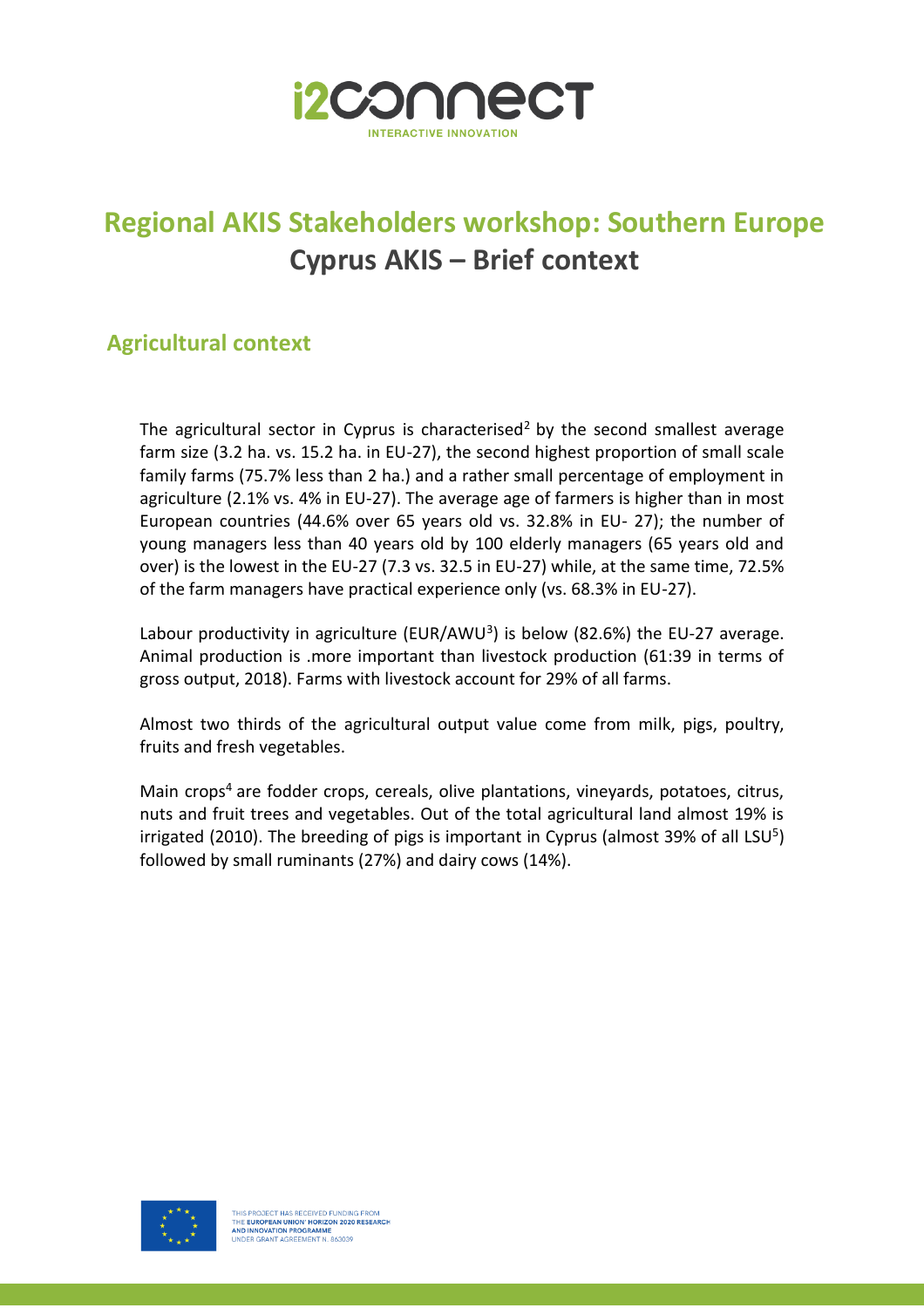

In Cyprus, the AKIS comprises the Dept of Agriculture, Ministry of Agriculture, Natural Resources & Environment (mainly its Extension Section), and ARI (the Agricultural Research Institute), the newly established Cyprus University of Technology, private consultants and private (input) shops/companies, Farmers Unions, Development Agencies (LEADER LAGs), producers groups and individual farmers.

**i2CO∩∩e** 

In terms of knowledge generation ARI, through its applied research, predominates given that the university has only recently started to play some role; neither institute has mechanisms to disseminate knowledge to farmers. An important fact (confirmed by both ARI and the University) is that (very few) farmers have recently started to ask for specialized information and fund small-scale projects (mainly product analyses).

New knowledge and technology is also imported or generated (experimental plots) by private input companies (input shops). In terms of knowledge dissemination the Extension service (comprising the Extension Section, the District Offices and local/beat extension workers) predominates. Private companies' agronomists as well as Producer Groups' (esp. of the ones applying quality systems) and Farmers Unions' agronomists also contribute to the transfer of knowledge and technology to farmers. Farmer-tofarmer dissemination plays an important role as well.

Despite the fact that there is not any specific policy framework or formal agreements between the AKIS actors, the Extension Service covers, as a coordination mechanism, more or less, actors' bonding needs. The service is, for example, in contact with Producer Groups and Famers Unions as well as with individual farmers through District Offices and beats extension officers; therefore, a two-way communication mechanism between the Extension Section and farmers is long ago established and still working. Important in this respect is the adapted knowledge (esp. on new crops or varieties) produced by innovative farmers in collaboration with the District Offices, the Extension Section and, generally, the Dept. of Agriculture.

Furthermore, the Extension Section cooperates with ARI in putting together its annual extension programmes (which the Section monitors) as well as in defining research needs. ARI staff participate in the service's educational activities and tries (although without a relevant section/staff or funds) to grasp farmers' problems.

Missing links may be identified between private (input) companies and the extension service as well as between private advisors/consultants and the service (i.e. beyond legal matters). Nevertheless, informal links (occasionally) exist at district and local level. Given that:

a) the Extension Service has increasingly undertaken bureaucratic tasks thus retreating from its educational role;



THIS PROJECT HAS RECEIVED FUNDING FROM<br>THE **EUROPEAN UNION' HORIZON 2020 RESEARCH**<br><mark>AND INNOVATION PROGRAMME</mark><br>UNDER GRANT AGREEMENT N. 863039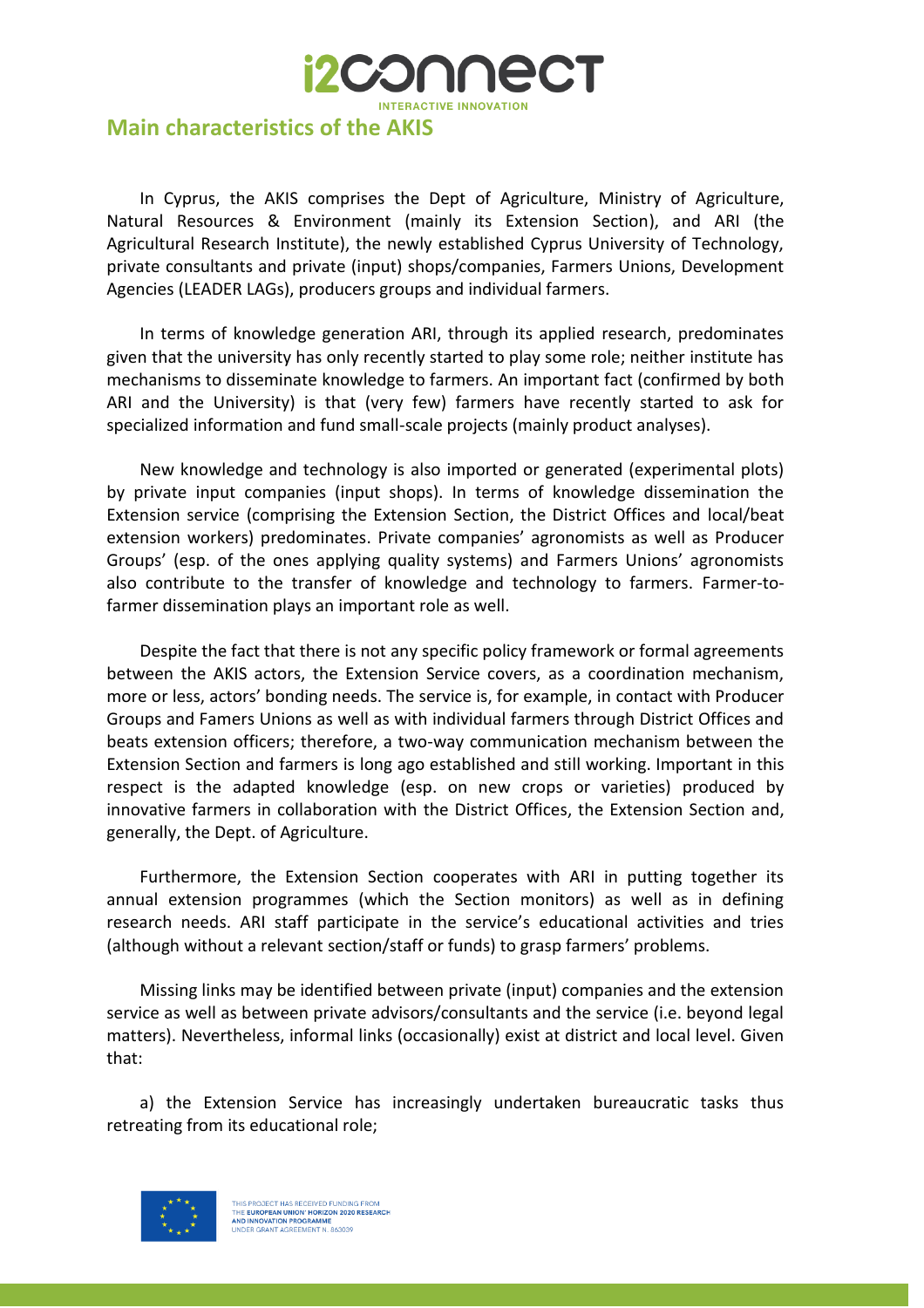

c) both ARI and the Cyprus University of Technology are largely dependent on participation in EU-funded projects which do not, more or less, correspond to the needs of the Cypriot agriculture, while, at the same time,

d) are both largely oriented towards publications in scientific journals,

the need for more intensive cooperation between all the actors concerned (with the lead of the Dept. of Agriculture/ Extension Section) underlined by all the actors in Cyprus.

Concerns are also expressed about the inadequate staffing of the Extension Section, and more generally of the Dept. of Agriculture resulted in the downgrading of extension/advisory work in Cyprus; privatisation does not seem to be a viable option for Cyprus due to the extremely small scale farming (and other structural characteristics of the sector) in the country. The updating of extensionists' knowledge (including extension methodology) has been put forward.

#### **Advisory service provision**

Cyprus has a substantial component of its AKIS within a single organisation (MANRE, the Ministry of Agriculture, Natural Resources and Environment). The Agriculture Division of MANRE undertakes activities in research through ARI (the Agricultural Research Institute) as well as in extension and farmers' education/training (Agricultural Extension Section of the Department of Agriculture). The Agricultural Extension Section comprises the headquarters (in Nicosia) and six District Agricultural Offices further divided into smaller target-areas called "agricultural beats". The Agricultural Extension Service aims at informing MANRE and ARI on farmers' problems, and to plan, promote and evaluate extension programs (information and training activities on innovations) as well as to carry out a wide variety of agricultural projects. Its activities are complemented by private (input) shops (run by agronomists) and private consultants as well as farmers' unions and producers groups. LAGs and other stakeholders play an important role in terms of rural development projects.

Cyprus has retained a strong, largely publicly funded advisory service, free of charge for farmers. There is recognition that given the very small farm size of holdings in the country the government should support farmers through a public advisory service

#### **AKIS diagram**